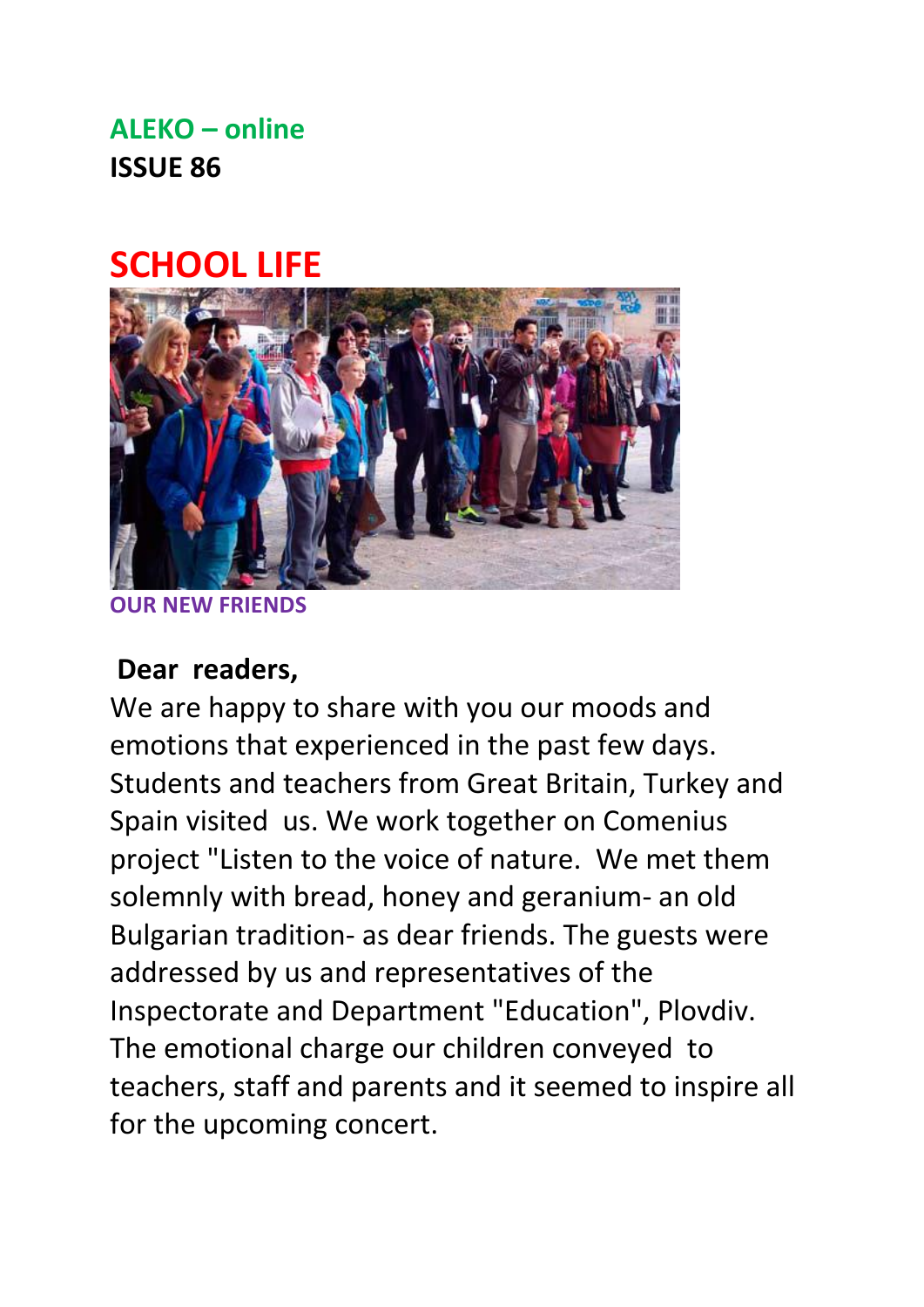#### LANGUAGE OF FRIENDSHIP



The concert, which students and teachers prepared with love was for our new friends from the UK ,Turkey and Spain. Greeting from "Aleko Konstantinov " school was referred to them in Bulgarian, English, Turkish and Spanish.



Our messages were dressed in music theatre and dances, because art is international language of friendship.We enjoyed magical moments and were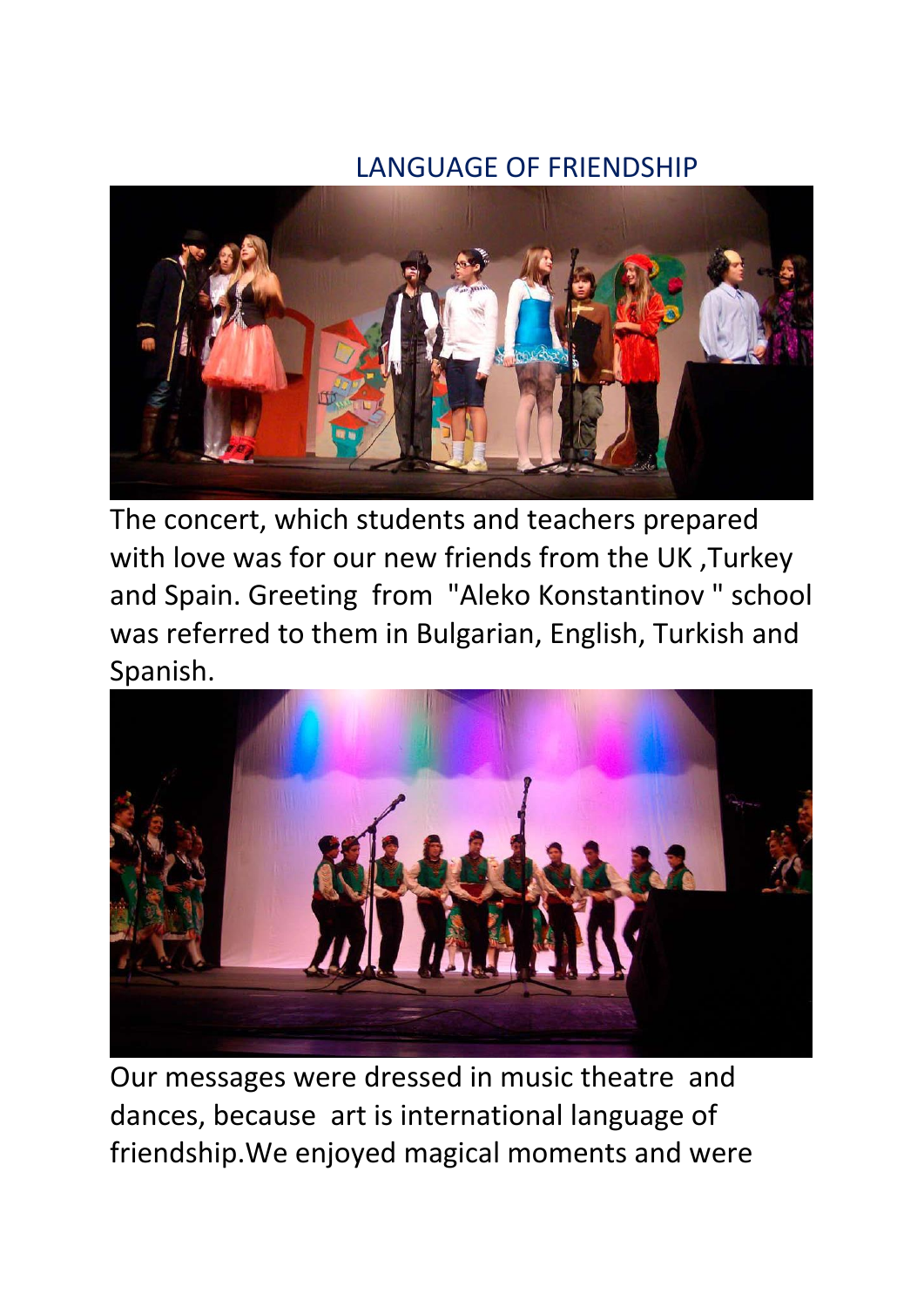### loaded with humor, smiles and optimism.



 **PROJECT "Creative Sparks"**

What do you imagine when you hear the word "Art"? Perhaps, a good book or movie picture or song, theatrical or dance? And perhaps associate this word with obtain colour, tune name or artist emotion experienced at the touch of art?

Literature, music and fine - it attended inextricably our school life, but how they are important to us, how are understandable and necessary, and how we are touched by their messages?

It is the art and the ability to be creative in different fields of the art in the school year 2013/2014 that made "Aleko Konstantinov"school, along with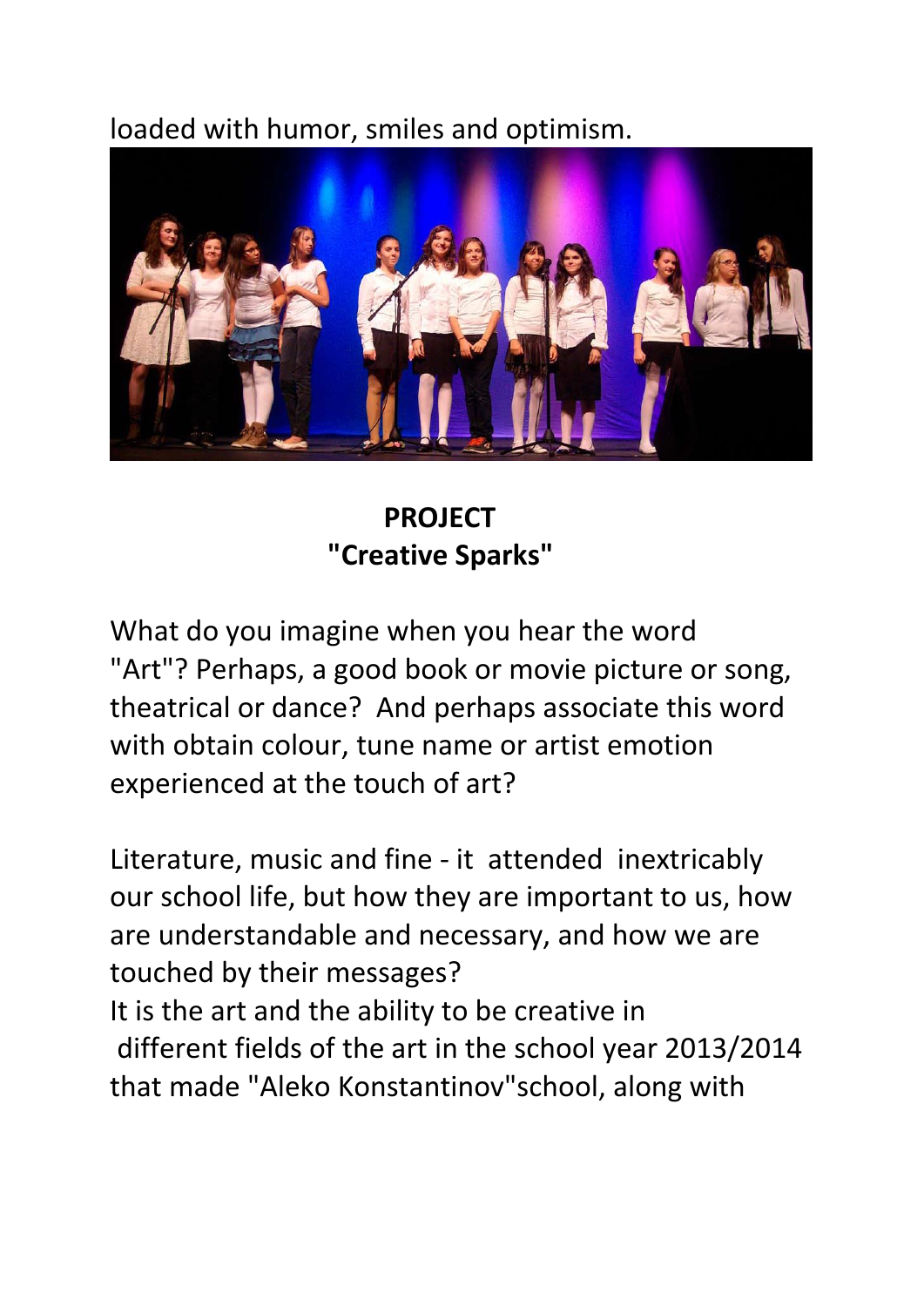other seven schools from the Plovdiv district partners of the " Fire of Orpheus", the project "Youth Academy" Creative Sparks "

The "Fire of Orpheus" includes artists musicians, composers, poets, actors, dancers – artists in different areas of their objectives to support young talents through their development, refinement and performance.

The Foundation is the main initiator and organizer of Summer Art Academy "The Fire of Orpheus "and Festive days of arts- "Spring in the old town," National literary contest "The Fire of Orpheus" on charity events and concerts, international projects, which provides opportunity to meet creative people in different countries. President of the Foundation is Eugenia Tagareva, Honorary President - Kaludi Kaludov, Artistic Director – Georg Baich, chief coordinator - Stella Miteva – Dinkova.

Project "Youth Academy" Creative Sparks "is financed by the Programme support of NGOs Bulgaria at the Financial Mechanism of European Economic Area 2009- 2014.

Our team of experts has set a goal to increase the role of art education and upbringing

young people through the creation and

implementation of formats for engaging citizens in the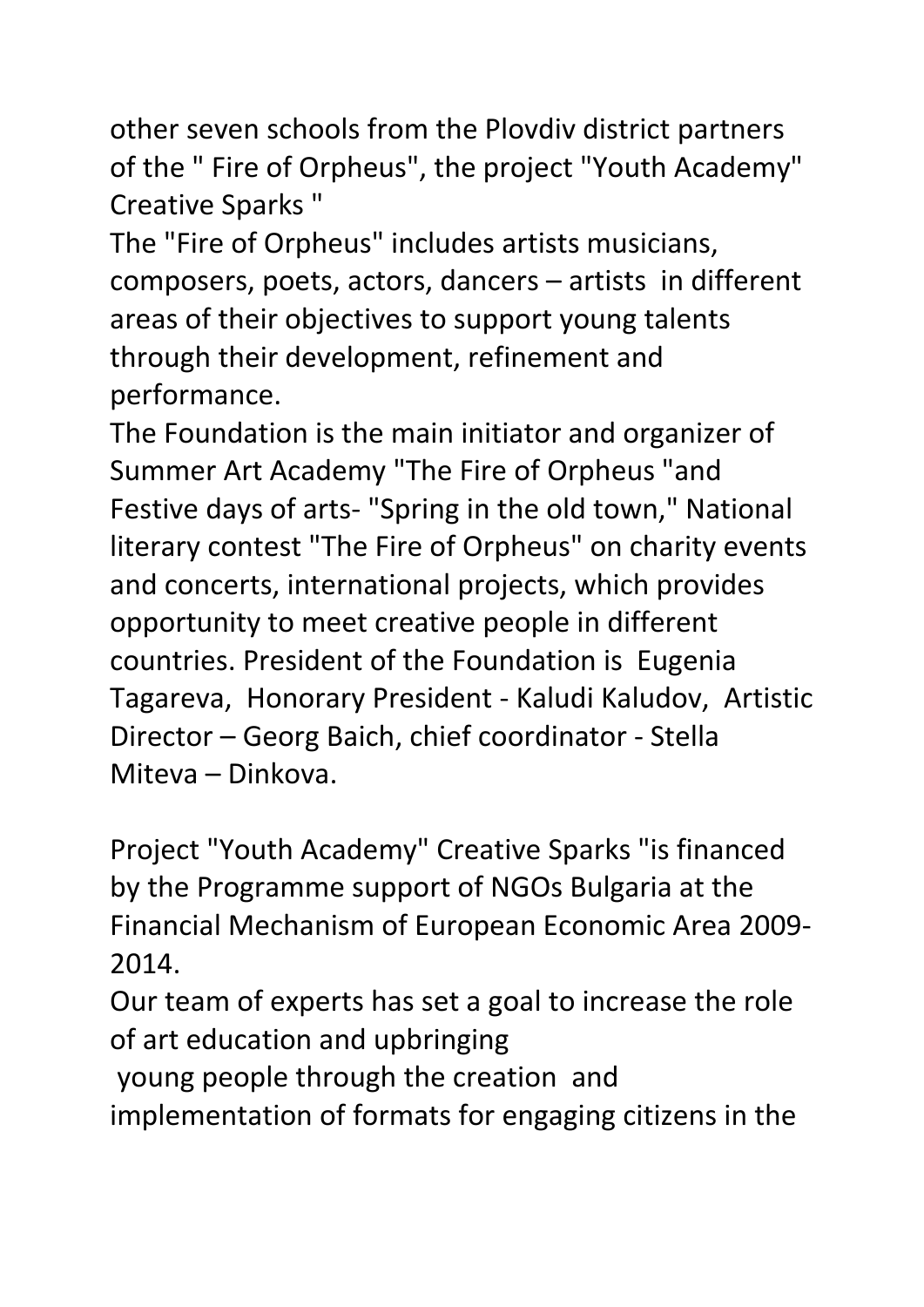workings of NGOs and building partnerships / networks/. With the help of educators, artists, teachers in higher education in the arts, journalists involved in the project will be set up workshops and creative activities are conducted by scientists of the schools - partners by giving them opportunities to perform through creating and presentation to different audiences in multi art performances. The project will culminate in a small festival with representatives of all schools - participants. Will be created online network, to discuss the ideas of the project and to become an arena for expression and support of people who would like voluntary to continue on their own.

Since the team formed for the project, has set a goal to make a point the role of art for the education of Bulgarian children as active European citizens , thanks in advance students , parents and teachers of primary School " Aleko Konstantinov" who have opportunity to share their opinion on theme by filling a survey .

Club " Media School " Aleko "

# SCHOOL PARLAMENT

Dear readers, this year students from the School Parliament will continue to share ideas and initiatives on the pages of our school newspaper . We are planning to organize interesting events that can attract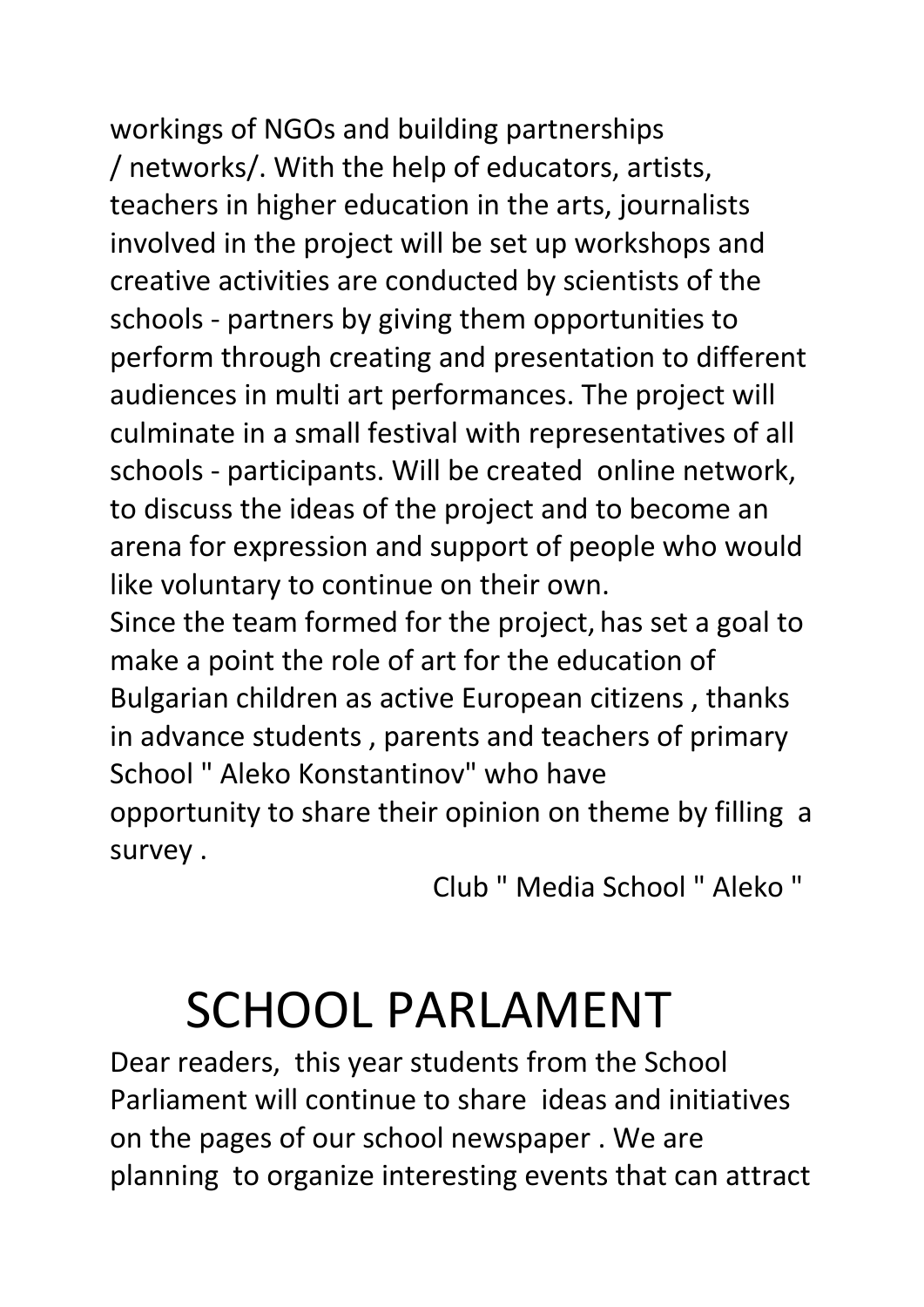the student community and inspire students, teachers and parents for more creativity, innovation and enthusiasm.

Your school parliament for the school 2013/2014 year.



RULES of the students` parliament

1. School Parliament is a kind of individual form of self-government students

2. School Parliament works in accordance with the Education Act , normative acts of Ministry of Education , school rules , school plans and their work plan.

 3 . School Parliament carries out its activities in schools with the support of the pedagogical advisor and class teachers .

4 . Decisions of the school parliament are recommendatory in nature and students themselves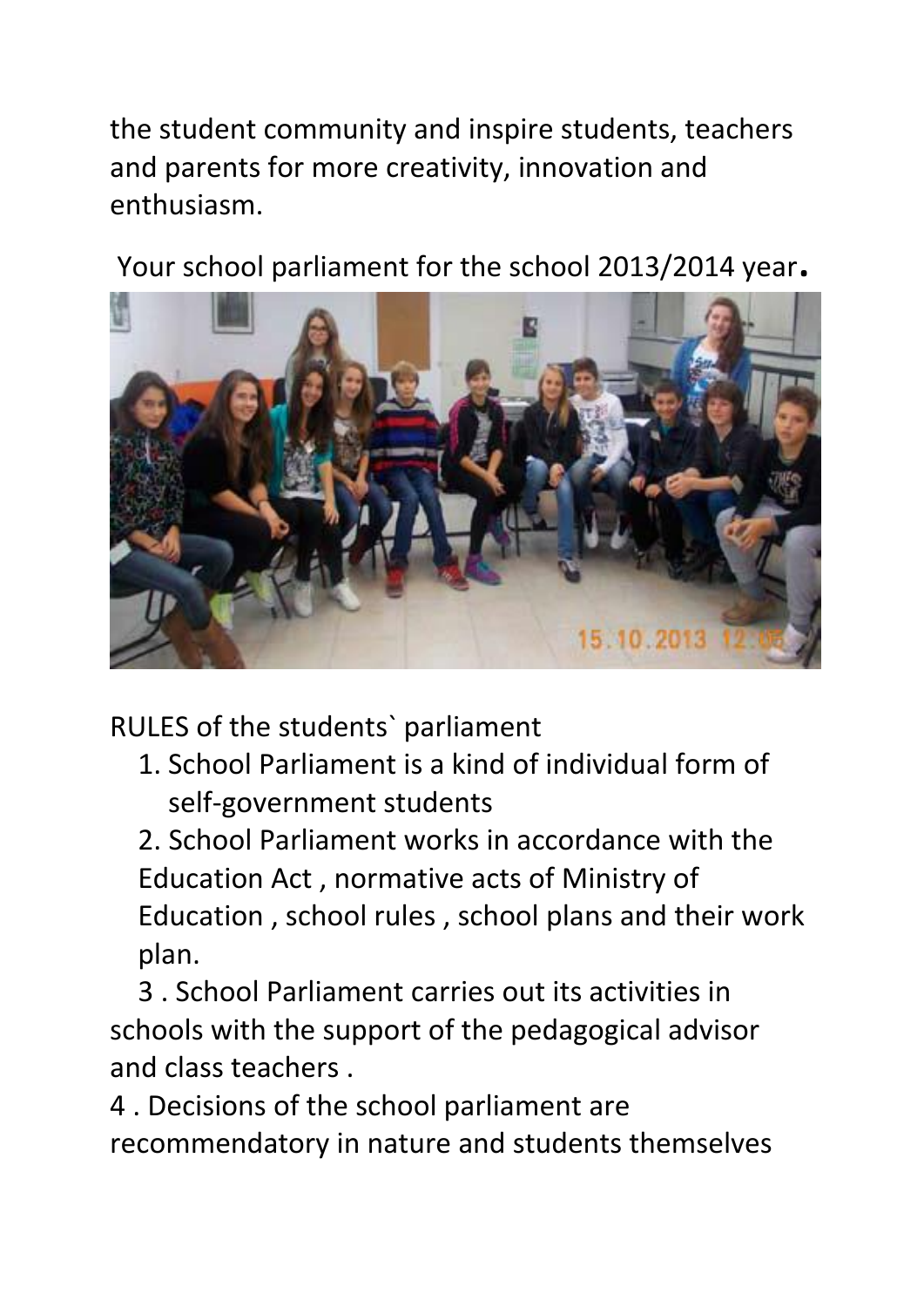choose if they should be included in the proposed initiatives.

5 . Every student has the right to propose certain initiatives or specific events, whether a member of the School Parliament or not, and seek support for the proposed ideas.

6. When a student, group of students, club or class are committed to implement an initiative- they take moral responsibility for its implementation.

7. Members of the School Parliament inspect all students with the Rules and planned work during the school year.

## The main objectives of the school's student parliament

1. Active participation of students in the democratization of the education, raising its prestige through interaction with teachers, parents and school management.

2. Approval of the School Parliament as a centre of attraction for the school student community.

## School management of the Student Parliament

1.SP includes two representatives from classes V to VII . 2. UP is headed by a chairman.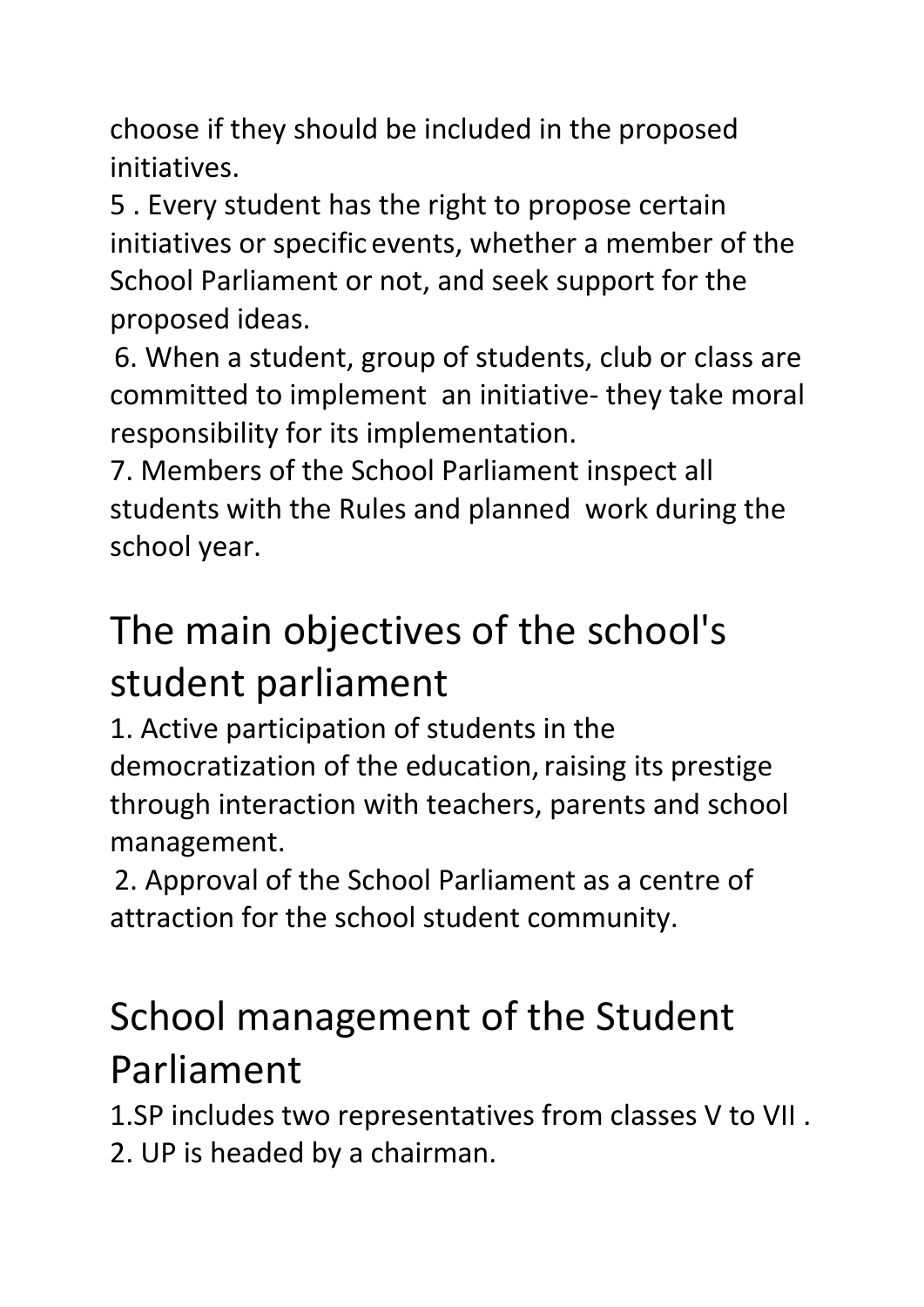3. Each representative from V to VII grade may submit their candidacy for President of the SP.

4.The President of UP has the right to attend the pedagogical councils of praise and punishment on students.

5.The President of UP has the right to designate as his deputy, member of SP for the time he/she is absent from school .

Students from the School Parliament

## **LIBRARY -INFOCENTRE**

From 9 to 11 October, 2013 in the library of thе Aleko Konstantinov school were held the first of this school year extracurricular reading lessons. Second graders were introduced to life and work of the beloved of all children in the world Swedish writer Astrid Lindgrenand in more detail with her eternal novel ' Pippi Long stocking'.Reading about the antics of Pippi and her friends, they had not only fun, but also realized that writing stories is not difficult and is enjoyable. Especially when you do it for the kids - their own and others.